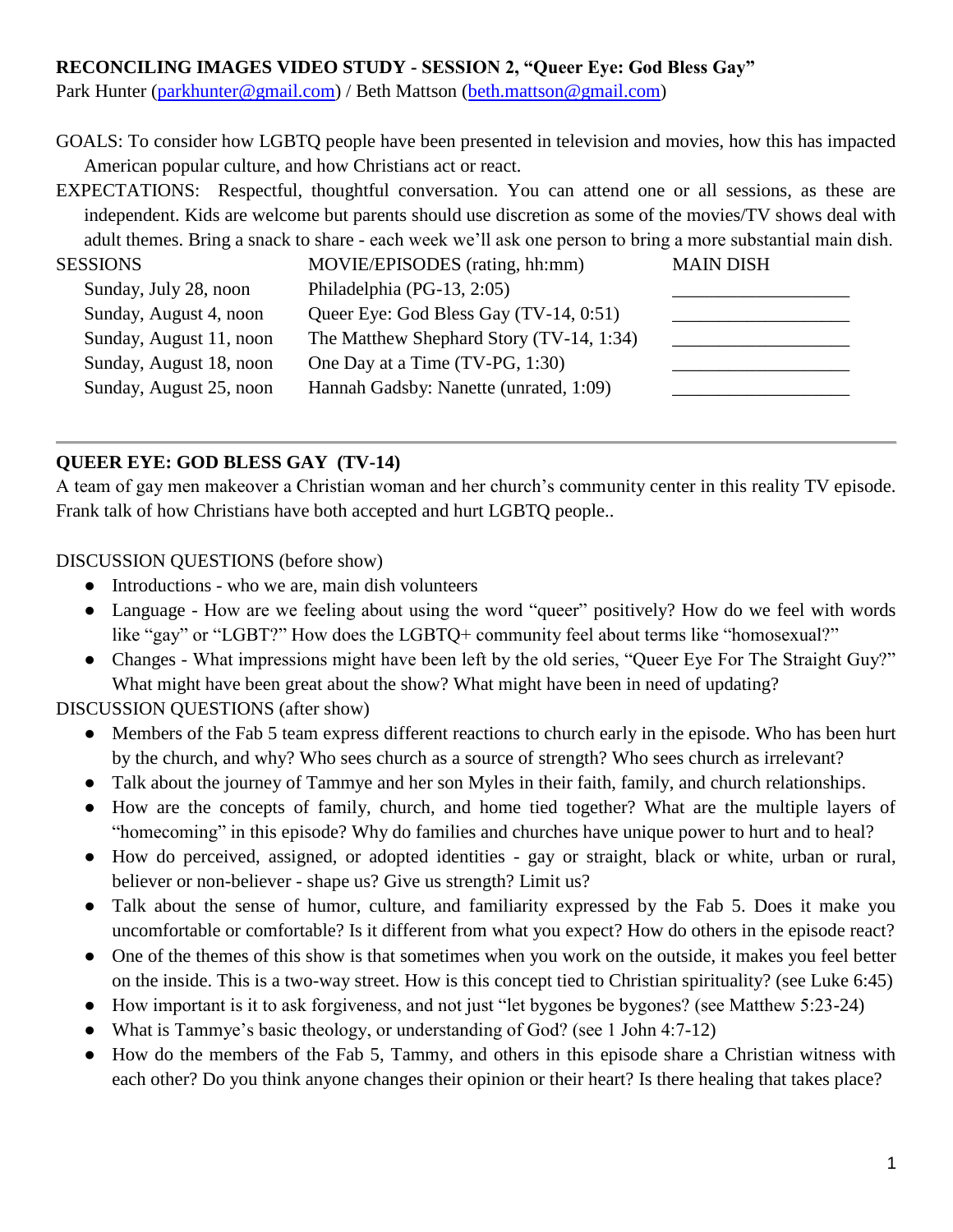### **BETH'S NOTES AND QUESTIONS FOR FURTHER THOUGHT**

#### **Queer Questions on** *Queer Eye***: Specifically and Overall**

[Just as reference material that can be perused at any time. Nobody can actually cover all of these questions in one sitting! :) ]

How do you feel hearing the word "queer?" Do you know which other terms LGBTQ+ culture have reclaimed? Why does any community "reclaim" words that have been used to hurt them in the past/currently?

## **In Season 1, Episode 1 "You Can't Fix Ugly"**

What impressions might have been left by those who had seen any of the old series, "Queer Eye For The Straight Guy?" What might have been great about any/the old show? What might have been in need of updating from any/the old series? (If one has not seen the old series, it can been read about online, or what can be intuited even from the name of the series?)

Why do the editors, directors, and producers let us see the new team of the "Fab 5" as nervous and vulnerable?

What is the difference between "tolerance" and "acceptance," as implied by the series update?

"My goal is to find out how similar we are, as opposed to how different we are," Antoni Porowski

"We all got to come together in a way that we can understand each other," Karamo Brown

What is the meaning of dancing in LGBTQ+ culture? What kind of music is playing? Why are there some rainbows but not tons? There is a gayfamous show, "Queer As Folk," that had similar credits in the early 2000s!

How do their category titles of Design, Grooming, Fashion, Culture, and Food & Wine expand or narrow stereotypes of gay men?

What is the significance of starting the series with a character who says of himself, "I'm just a dumb old country boy from Kentucky?" (Tom Jackson) Who do LGBTQ+ communities fear? Why? How do stereotypes of "country" communities, or other communities besides LGBTQ+, get busted in this series?

How does the show portray straight men and others as breaking down their barriers to self-actualization?

Is it surprising in any way that the Fab 5 approach vulnerable, nervous participants with both kindness and sass?

Why does the show involve so much diversity within the Fab 5? Why two men of color? Why different body types? Why different gender ideas (butch, femme, etc.) and LGBTQ+ identities? Different relationship statuses?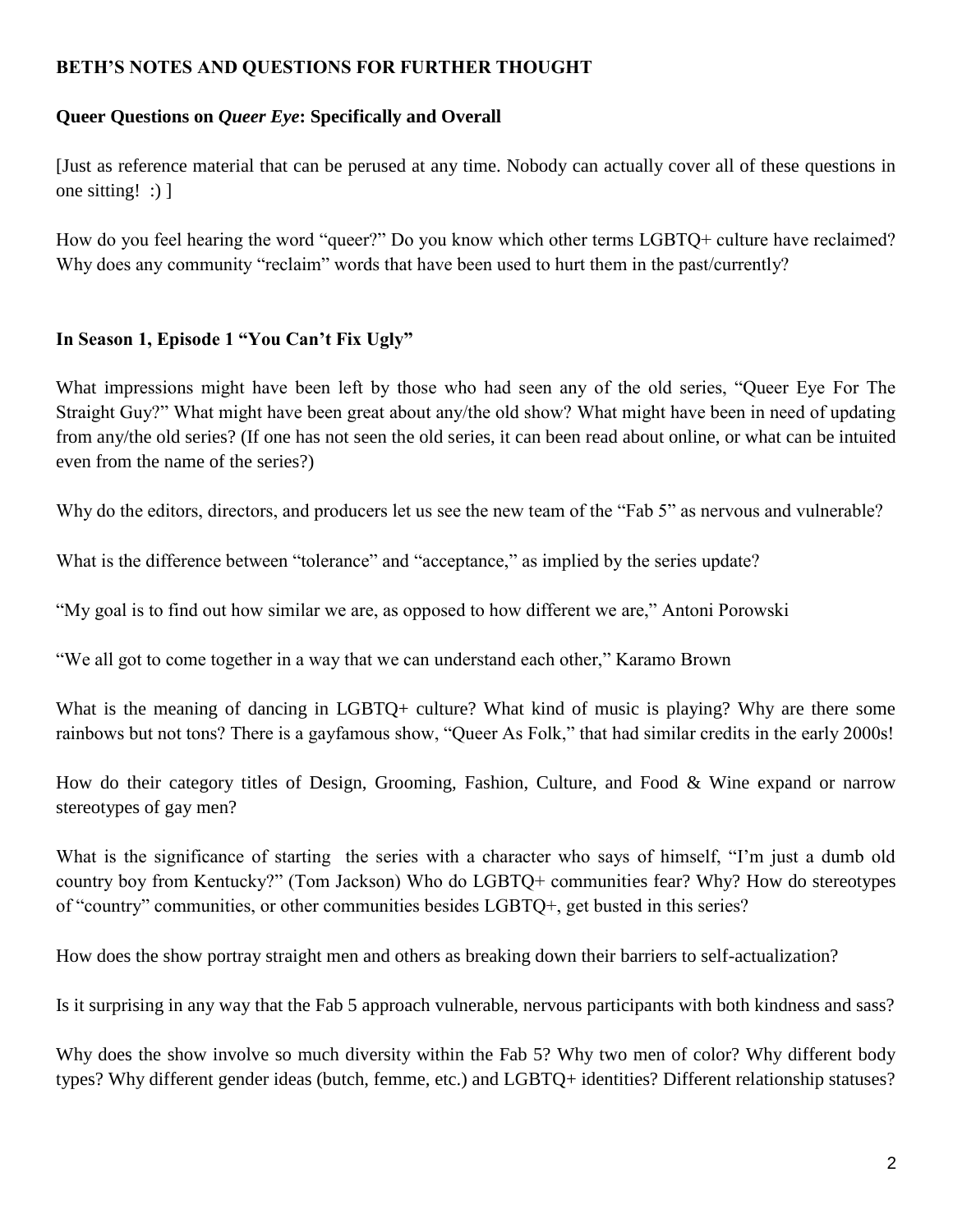Are the ways that the Fab five greet new participants in line with straight culture? (Immediate hugs, touching, celebrating, etc.)

What are some of the examples that we can witness of straight men or others participating in design, grooming, fashion, culture, food, emotions, and social connection that we often do not notice in our own lives?

How do the Fab 5 use gendered terms in ways that don't usually happen in straight culture? (ex: Jonathan claps his hands over Tom's ears and says, "Don't scare her [Tom]!")

How many pieces of vocabulary were unfamiliar or used differently? "Werk!" "Yaaasss, queen!" "Fierce!" "Love." "Amazing." "Fabulous." "Cuuuute." Etc..

How do the Fab 5 reinforce straight men and others that it is okay to care for themselves and each other?

## **Season 2, Episode 1 "God Bless Gay"**

Opening music is "Amazing Grace" with lyrics.

How is season 2 already different from the first?

Is the joke about sexuality and ladies comfortable or uncomfortable? Why might it be common in to lightheartedly joke this way in LGBTQ+ culture?

Why is it all celebratory for Karamo to say "homos?" Why does it send most LGBTQ+ community members for a loop when they hear "homosexuals?" When might we still want to be careful tossing around terms besides "LGBTQ+" and "gay?"

How is it again significant that the Fab 5 are in a small town setting, empowering a black woman, requested by a white man wearing a cowboy hat?

"Homecoming" is important to which cultures? Which of the Fab 5 knew about church "Homecoming?" Who later had the strongest reactions to entering a church?

Why does it matter that many LGBTQ+ people echo Jonathan's thoughts, and feel accepted by God, and Jesus, but not by many churches? ("I feel alienated by churches … people saying, 'I love you; I just don't accept your life choices.'")

Myles does not feel "comfortable" or "welcome" after coming out. What did Myles feel before he came out? Why is he so comfortable with his mother, but still not with the church?

Is it interesting to hear someone in a lefty community remind each other to remain "open-minded?"

How is Bobby feeling when he pauses at the door of the church? Why at the door?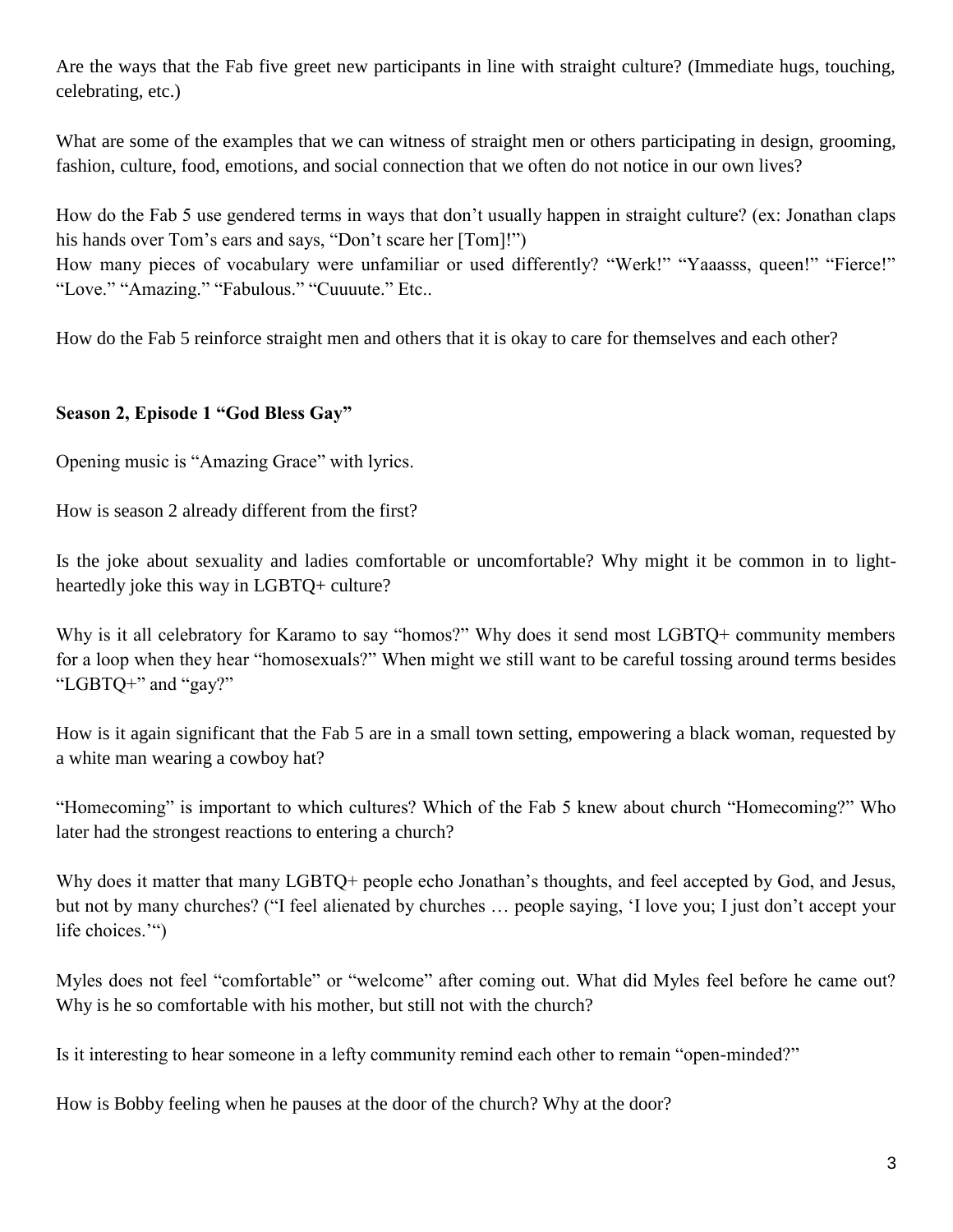Why is "hate" and "fights against our basic rights" such a big part of how many LGBTQ+ people feel at churches? Why is it hard for many LGBTQ+ people to move into gentler terms and be more patient? Why don't those who oppose LGBTQ+ equality experience their views as this hurtful?

Tammye says of her church community center, "... everyone that walks in the door can feel love." If that is a sentiment with which we agree, what are the many ways that humans need to express love fully within a church? How often do the Fab 5 talk about "love?" Is the love of the Fab 5 reserved only for other queers?

Are the Fab 5 easier on Myles' mess because he's gay with a "creative mess?"

How do the Fab 5 encourage inner feelings while dealing with external factors, like hats or outfits, etc.?

Is it surprising to hear that someone was bullied and teased for being different? Is it surprising that families, mothers or otherwise, reject children for being gay? Is it surprising that someone in the current moment would have the F<sub>,</sub> N, or other extreme expletives openly shouted at them? What role does the church play in this? How often does someone doing the rejecting and harassing have full rights within the church, while the target feels excluded?

What must it feel like to cry and beg God at the alter to not "make me gay?" To lose music from a praise team that one started? To lose group connections? Have backs turned? Losing oneself when church "family" projects "disgusting" and "abomination?"

### What would Jesus do?

Was it really ever that Myles wasn't comfortable with himself? Does belonging only require that we are comfortable with ourselves? Or does it, in fact, require that others, somewhere, accept us? (Karamo is beauuuuuuutiful, but not a psychologist.)

"In my Bible, that I read, if I have wronged somebody, if I have mistreated someone, I need to ask their forgiveness first, and then I am free to go to the Father." When Tammye says this, why does Antoni cry and say that, "Not all parents do that?"

What examples do we have that not just Tammye, not just the new community center, but the church itself accepted Myles? How openly did Tammye speak about LGBTQ+ issues from the front of the church?

How would churches be different if they encouraged more cultures and communities to use their unique gifts for the good of humanity in their own ways?

Is it reasonable to ask marginalized communities to support those in favor of keeping them marginalized?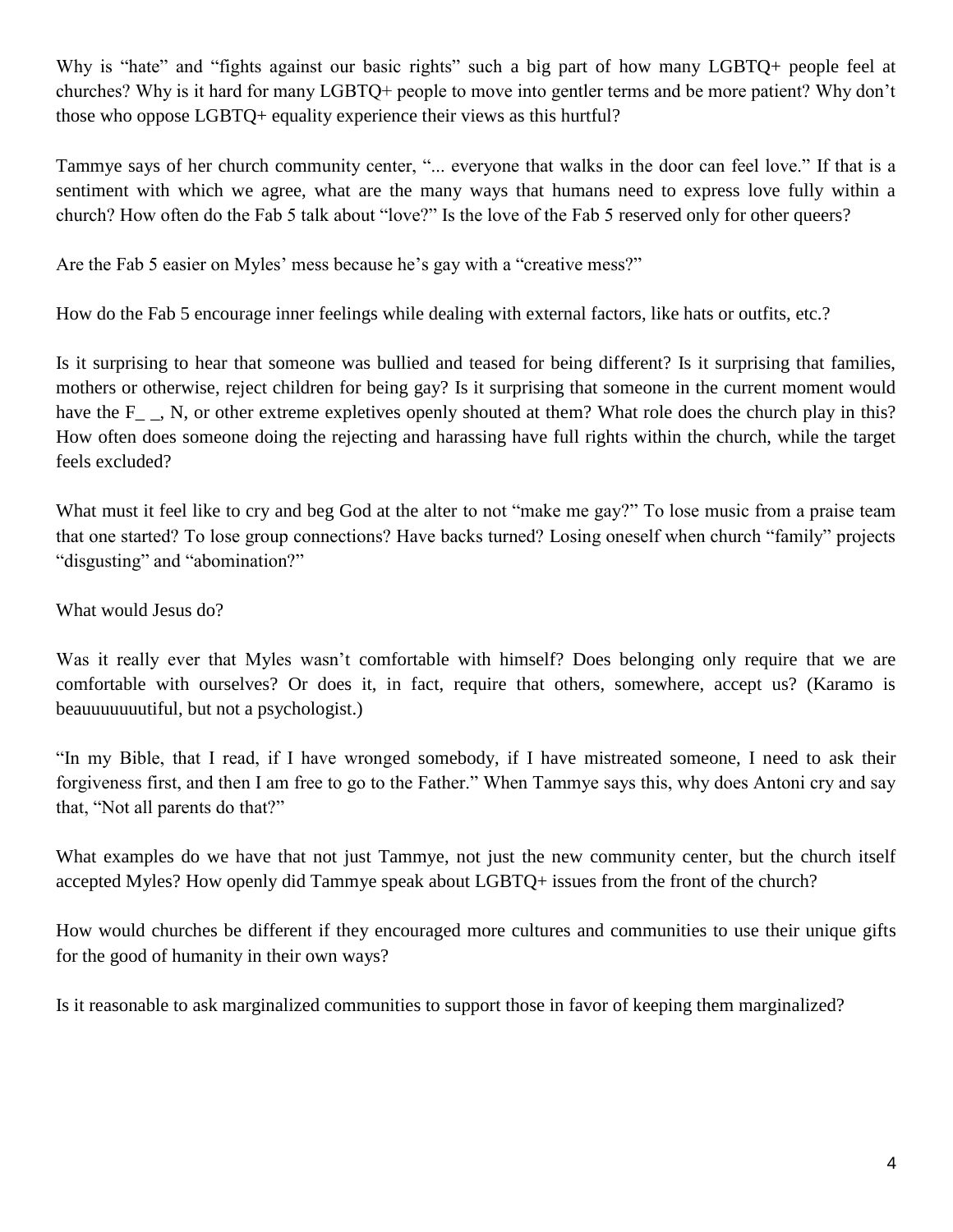# **PARK'S NOTES ON QUEER EYE: GOD BLESS GAY**

### GOD BLESS GAY NOTES

- son not feel welcome at church
- Jonathan "church is what I feel alienated by, not God. I feel completely loved and accepted by God and Jesus. It's a lot of the politics of the church, that's what made me feel not welcome. It's a choir of people saying 'well I love you I just don't accept your lifestyle choices."
- Karamo "not everyone in the church is that way, and not all churches are that way. I love the church, and I love every experience I've had in the church. I use my strength to encourage them to see it in a different light."
- "Let's be open minded" Fab 5 about church & Christians

DAY 1 Mark 12:31 "You shall love your neighbor as yourself"

- Bobby stays outside the church. " in my experience with religion and religious people, I've just been judged." You look like the gay that's scared they're going to burn when they cross the door.
- "I don't like being involved with the church because there's so much hate against gays and fights against our basic rights. I have a hard time making peace with it."
- Tammye's vision " everyone that walks in the door can feel love" discussion w Antoni about HOMEcoming
- Myles blessed by accepting mom black & gay
- difference between neighbor who sees no gays in community and Myles who knows a few Bobby grew up religious, begged god to make him not gay, people turned back on him, refused to go back. So hurt.
- Myles says mom has a hard time when he first came out. Reflected when she got cancer. If fy about homecoming, not sure how people will receive him.
- Tammye WWJD take it seriously. can't antagonize and evangelize at same time. Greatest commandment is love. Come home. You're God's son.
- Karamo "I'm really hoping to encourage Myles to feel comfortable with himself. Because when he feels comfortable with himself, he'll realize that he belongs wherever he is."

DAY 2 " kindness is a mark of faith, and whoever is not kind has no faith." Muhammad

- Myles started praise team at church
- why is Myles hesitant to come back? Worried he won't be accepted.
- Myles told man gay at age 14. She struggled. Apologized, "Mama hasn't lived you unconditionally."
- Tony "She thought that her religion told her to judge someone who is gay. But she saw past that. She saw the individual, she saw the person her son is, and she changed her mind. She says that it was a religious experience, but she made that choice. Not all parents do that."
- Tammye struggle when Myles came out broken dream, he won't have natural children. Really her dream.

DAY 3 " True love is born from understanding." The Buddha

- Bobby really apprehensive about renovation. Church was involved. Worried I'd be judged. But that's not what I've gotten with Tammye. Excited about community Ctr, " it's just the perfect harmony of people coming together to help each other."
- makeovers Tammye's hair & Myles attitude